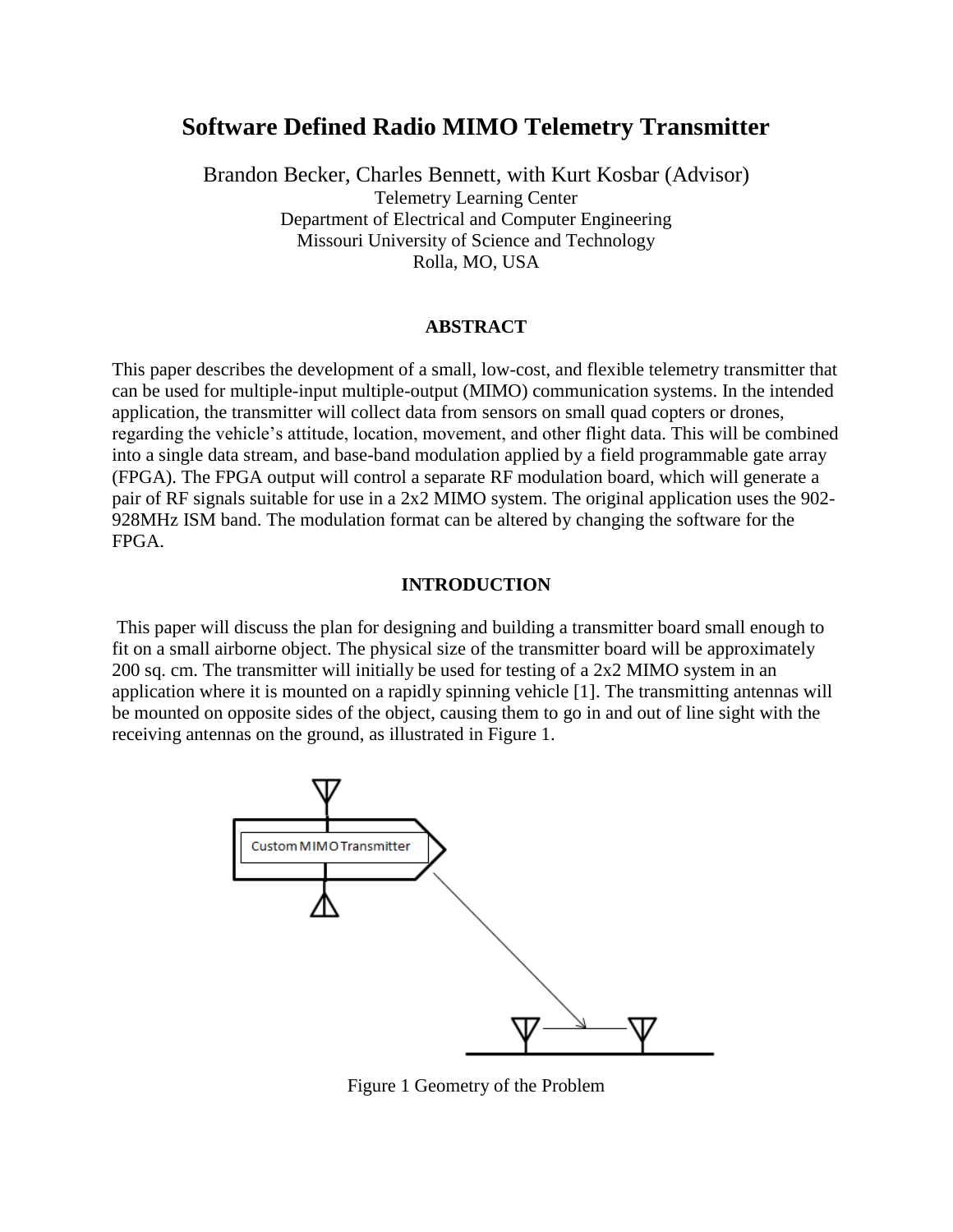The ground receivers will typically need to estimate the channel coefficients, and/or combine the received signals using conventional MIMO techniques.

The receivers should be at a location where size, power and weight are not a significant concern. In addition, we expect the receivers can be protected from environmental extremes. Because of this, we plan to use commercial hardware for the receivers in this system.

We anticipate the transmitter will have more stringent constraints. We do not have highly defined specifications at the moment, but are assuming there will be significant size, power and weight constraints. We expect the transmitter may be subject to harsh environmental conditions, high acceleration, and may be on an expendable vehicle. These anticipated requirements motivated us to develop a custom transmitter board.

Another motivation for a custom transmitter was the ability to be flexible in both the transmit modulation and coding format, and also in the transmit carrier frequency. The initial system is intended to perform 2x2 Alamouti coding [2], BPSK modulation, and use carrier frequencies in the 900 MHz ISM band. However, the design is intended to be general enough that it can use other space-time block codes, convolutional coding, interleaving, other modulation formats, and carrier frequencies from approximately 900 MHz to 2.5 GHz. And with a full custom design, we hope to be better able to handle varying demands place on size and power sources.

# **MIMO TRANSMITTER**

The transmitter will be broken into two separate printed circuit boards (PCB). The baseband data section will handle the entire digital signal processing components. This section will consist of a field programmable gate array (FPGA) logic block, along with a pair of Digital to Analog converters (DAC). The carrier section will perform I/Q frequency upconversion to the desired carrier frequency. The sectional design will allow the user to change carrier frequencies simply by interchanging different custom carrier section boards.

The carrier section will initially be optimized to a frequency of 902-928 MHz. A follow-on design will extend this range by either altering the original board, or making a series of pin compatible boards to cover the frequency range from 900 MHz to 2.5. We anticipate transmission line constraints might limit us to a limited range of carrier frequencies for each board, but this is still an area of research for the team.

The expected bandwidth of the carrier board will be approximately 1 MHz, to allow simple modulation and coding of data rates in the range of 1 Mbit/sec. The clock rate for the data section will be sufficient high to allow multiple samples per transmitted bit, to accommodate pulse shaping and other coding and modulation constraints. A high level block diagram of the transmitter is shown in Figure 2.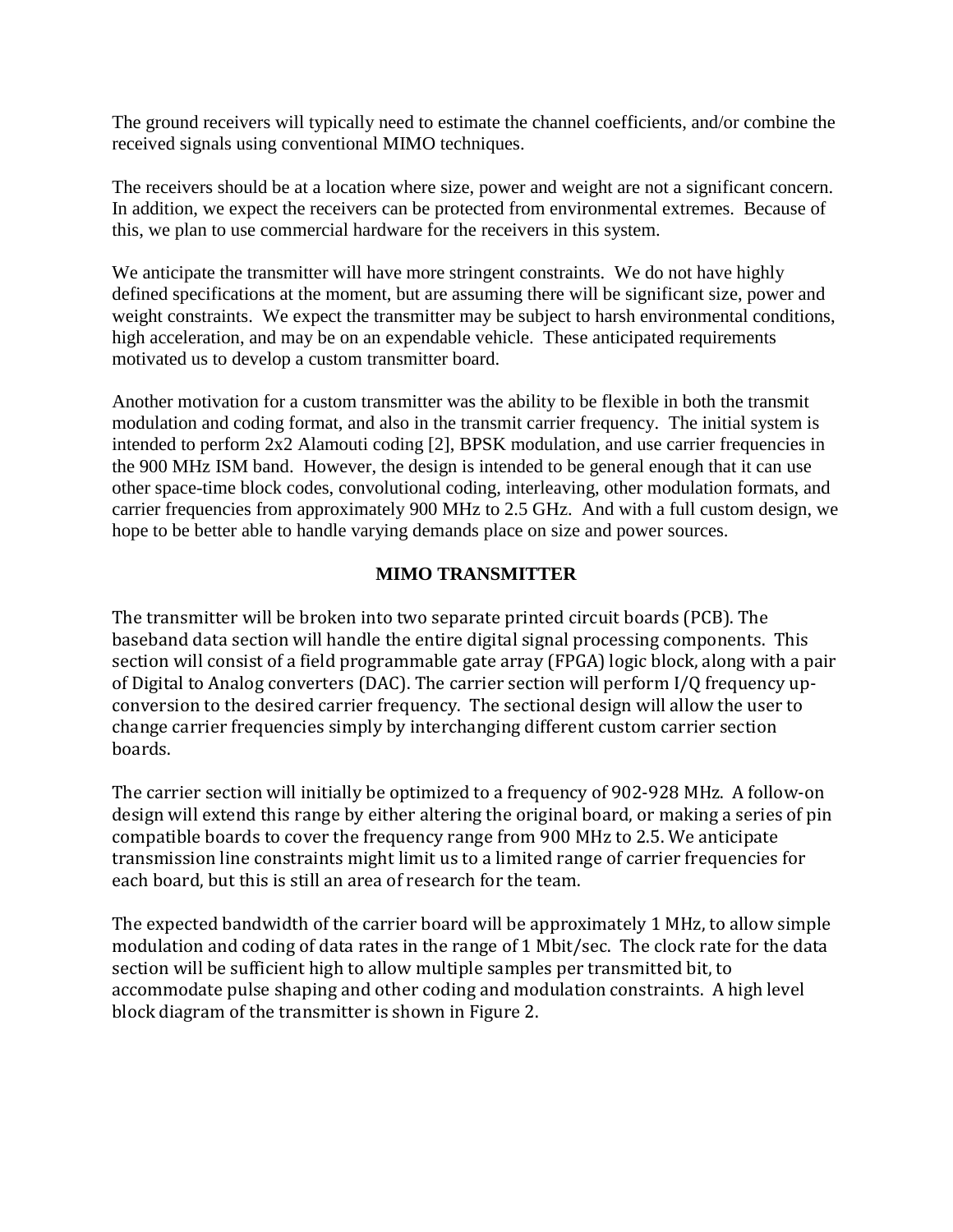

Figure 2 High Level Overview of Design

# **CARRIER SECTION**

The carrier section of the transmitter is responsible for sending the signal received from the pair of DAC out through the antennas at a chosen carrier. This will be achieved by the use of several off the shelf products (COTS), micro strip technology, and custom PCB. We expect all the major components such as analog mixers, synthesizers, amplifiers, filters, antennas, clocks, and quadrature hybrid can all be COTS to save time development time and reduce both the recurring and non-recurring costs.

Four layer boards will be used to accommodate a multiple signal layers, a power layer, and a ground layer [3]. We have concerns the board may be used in environment with strict EMC constraints, so care will be taken in the design to insure minimal radiation from the board, and that the board operates in a robust manner when subjected to externally generated fields. Details such as the dielectric material to be used, and component placement is on-going, as we learn more about the constraints of the problem we are facing.

The output power levels may vary from one application to the next. The plan is for the base transmitter board to generate approximately 0 dBm of signal energy, and then to use external amplifiers to raise this to the power level needed for any particular application.

# **PROGRAMMABLE SYNTHEIZER**

A synthiezer is responsible for generating the carrier signal. Most sytheizers generate the high frequency signal by exciting a crystal inside the VCO. There are many control options on the market for syntheizers. The most considered for this project are a voltage controlled fixed oscillator and a programmable PLL RF syntheizer [4].

The voltage controlled fixed oscillator that works in the ISM band would be the simplest, as it requires the fewest external components. The downside with this option is the limited flexiabilty because the carrier frequency, power level, and phase noise would be fixed.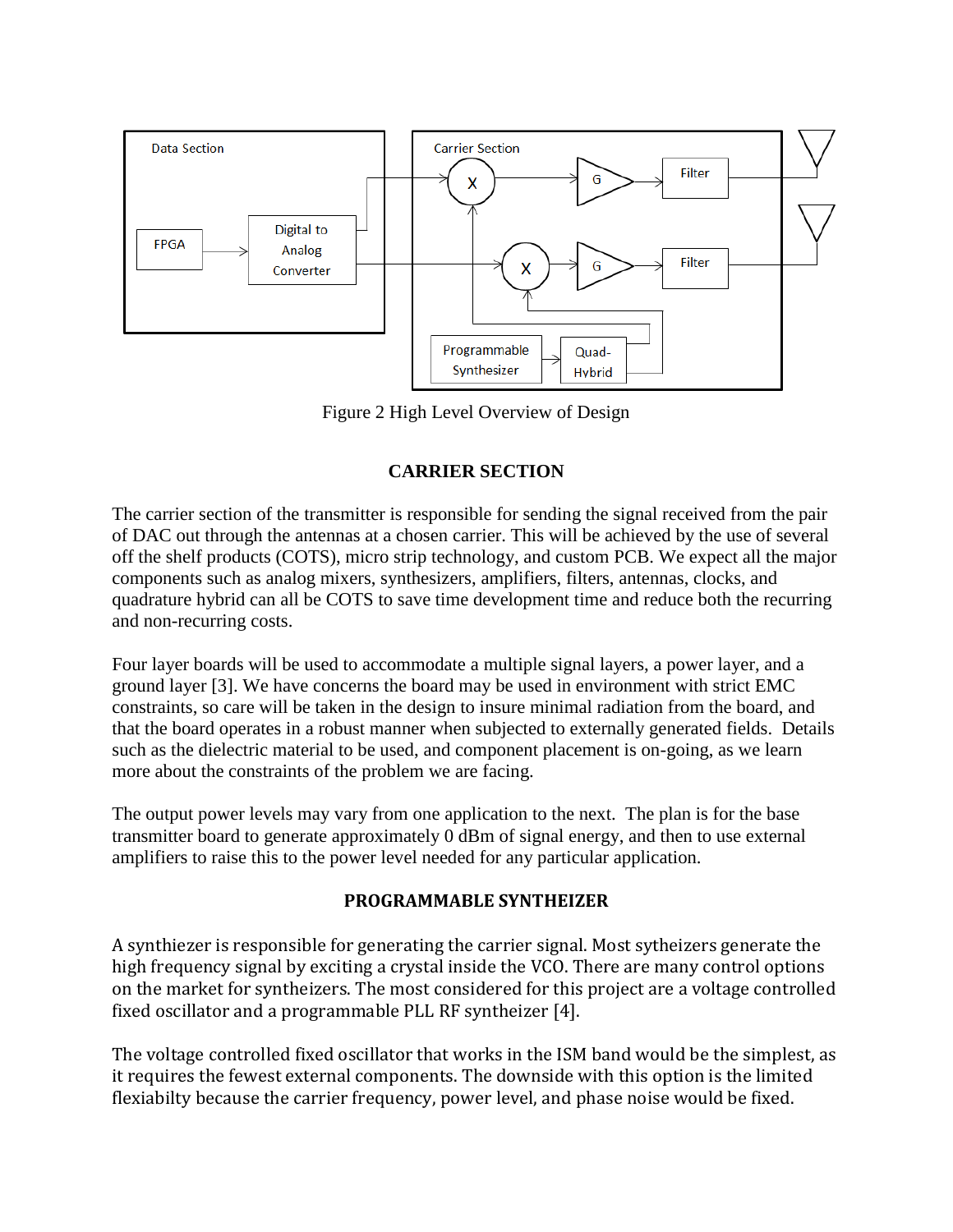The advantage of a programmble PLL RF syntheizer is it's flexabilty. The features that make it so flexiable include two outputs each having programmble frequencies, power levels, and phases. The price to pay for the flexiability is complexity. This surface mount chip requires an external 200 MHz oscillator, external loop filter to adjust the Q factor, serial interface components, many capaitors and resitors for the 40 pins, high frequency harmonics from the programmable channel dividers and a slighty higher cost. Since flexability is highly valued in this application, we consider the cost of the programmable PLL to be worth the extra cost. Initial simulations of the PLL have been completed and their performance estimated (Figure 3).



Figure 3 Fourier Transform of PLL synthesizer Outputs

# **QUADRATURE HYBRID**

The quadrature phase shifter splits the input signal from the synthesizer chip into two output signals, to create a pair of sinusoids which are equal amplitude and 90 degrees out of phase with each other. There are many different ways to implement a 90 degrees phase shift, such using a branch line coupler, Lange coupler, 3 dB quadrature (90 degree) hybrids, or negative feedback loop amplifier circuits.

For this application, a COTS solution would be best due to project time constraints. If the needed phase shifter cannot be found on the market then the branch line coupler will be the next option. For this application a narrowband phase shifter would be sufficient. This eliminates a lot of the other microstrip options that are more complex. The geometry of the branch line coupler we are considering using as an alternative can be seen in Figure 4.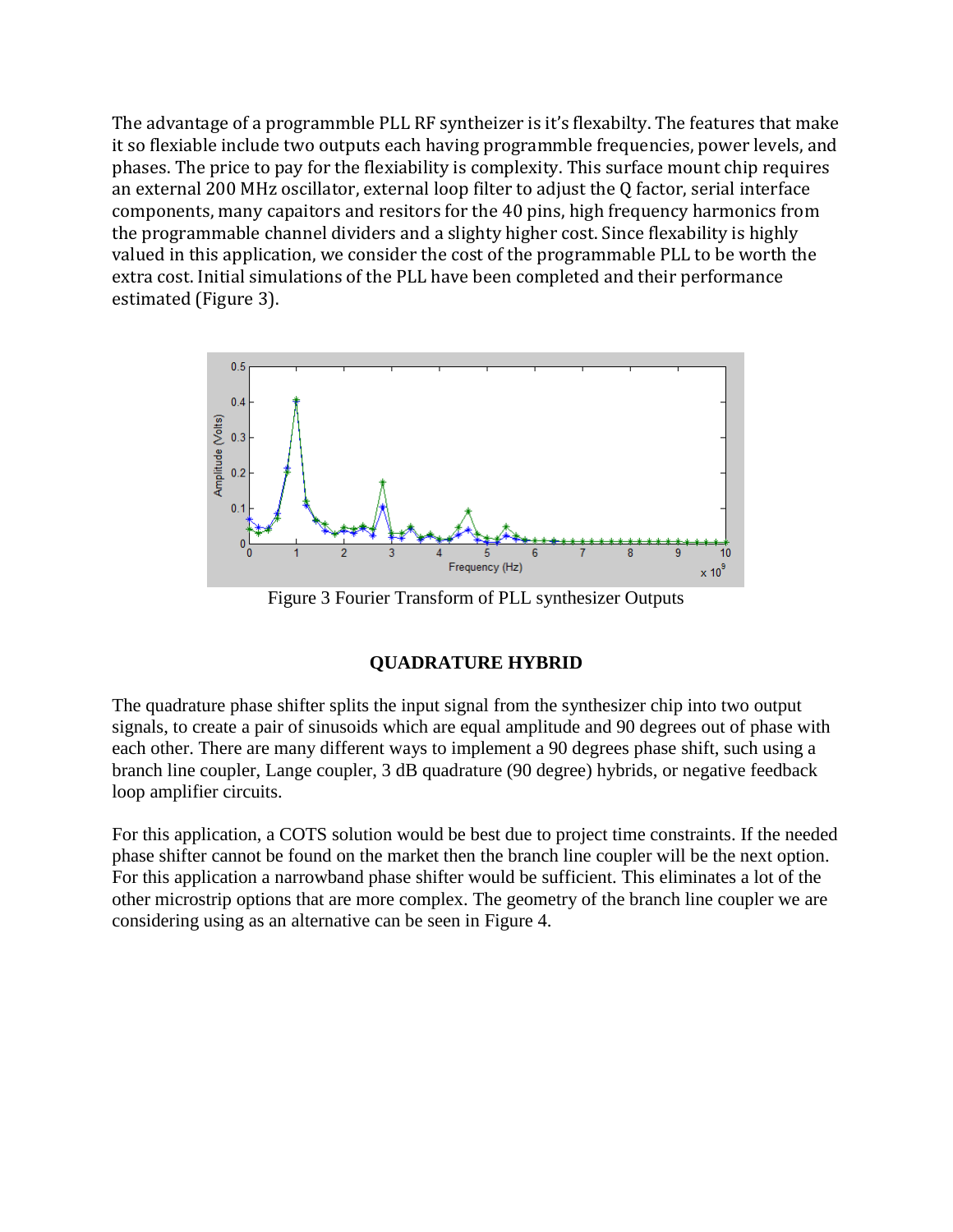

Figure 4 Branch Line Coupler

In Figure 4, Isolated (4) or pin 4 needs to be well grounded and shielded from outside noise for the system to work [5]. The difference in phase from the outputs is 90 degrees. The design of the branch line hybrid coupler will use 50 ohm micro strip lines on four layer PCB board with an undecided substrate material for a center frequency in ISM band.

Transmission line design tools such as LineCalc will be used to solve for the trace line dimensions (width and height) to get 50 ohm and 35.355 ohm impedance. The spacing can be solved by the equation below

$$
\lambda = \frac{c}{f \times \sqrt{\varepsilon}}.\tag{1}
$$

This method is simple in theory but maybe difficult to implement on a four-layer board. Trial boards will need to be manufactured to understand the difficulty of implementing this solution.

There are some potential limitations with the option. The user wouldn't be able to take advantage of thee programmable synthesizer because the hybrid coupler only works at a designed narrowband frequency. The synthesizer would only be able to be programmed slightly to counter de-modulation errors. A wideband phase shifter would need to be used to keep the programmable frequency functionality. Another disadvantage is the physical room needed which will be approximately 5 centimeters by 5 centimeters.

### **ANALOG MULTIPLEXER**

After the data from the FPGA has been converted to an analog signal it will be joined with the carrier signal from the RF phase shifter. Several options are available for completing this process. The two being considered are the analog multiplexer and analog switch.

The multiplexer was chosen as it was more familiar and could complete the assignment dependably. Currently two multiplexers will be incorporated into the circuit, one for each output from the DAC. However, options are being considered to incorporating the process into one component. The features needed for the multiplexer include a wide bandwidth to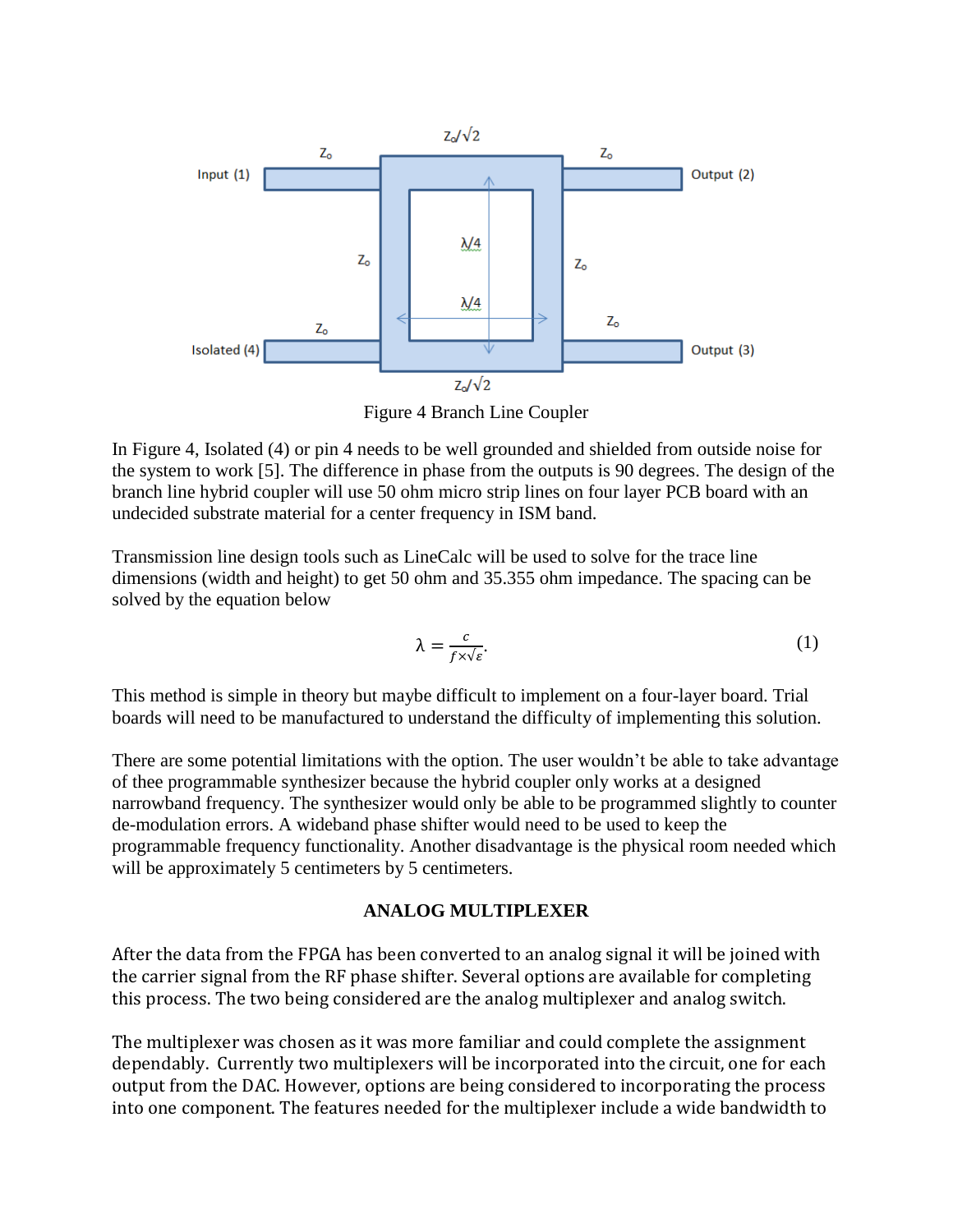enable changes in frequency if needed and accommodate large data bandwidth sizes. In addition, having a laser-trimmed multiplier would eliminate external components. The part currently being considered is Texas Instruments MPY634KU.

### **RF AMPLIFIER**

After the data and carrier signal are combined they will be sent to an RF amplifier. The RF amplifier will then boast the power levels, in turn, the signal radiating out of the antenna will be stronger. The most significant attributes that defines an RF power amplifier include output power, gain, linearity, stability, DC supply voltage, efficiency, and flexibility [6].

For this application, we are most concerned about linearity, stability, and DC supply voltage. Output power and gain are not as important for this application because of ISM band power regulations (1 watt output power maximum). Linearity and stability of the RF amplifier are important because we want the flexibility to change between many different types of data modulations. A low DC voltage supply is best to minimize the physical size of the design. Another option would be to pick an amplifier that requires the same voltage as a different component on the board. This would help minimizes the number of power supplies, or step or step down voltage circuits.

Some types of common amplifiers include class A, class B, class AB, class C, and class E. Type A amplifiers are used in low-power, high linearity, high gain, broadband operation, or high frequency operation. Another advantage with the Type A amplifiers are its low harmonics generated during the amplification process, since there are no sudden change in voltages or currents. There are less drastic changes in voltage and current because unlike the other types the class A conducts the full 360 degrees of its input. Type A is the most known amplifier in the group because it is commonly taught in electronics classes. The downside of the Type A amplifiers are their low efficiency. Another possible solution is the Class E amplifier.

Time is critical so a less time consuming option to implementing a custom amplifier design would be to buy an off the shelf amplifier. This method cuts down on external components which in turn safes physical PCB board space. The tradeoff for the saved space is less flexibility because one cannot change out external resistors, inductors, or capacitors to maximize the efficiency of the circuit.

### **RADIO FREQUENCY FILTER**

We anticipate the need to have a band-pass or low-pass filter on the output of RF amplifier to attenuate harmonics and spurious emissions that all outside of the licensed band. We are still in the process of investigating the best method for implementing this filter. As the operating frequency is beyond the range of most operational amplifiers, we assume many active filter topologies would be impractical. For this reason, we are investigating engineering methods. Transmission lines or micro-strips can be laid out in such a way to build filters without lumped elements. Some examples of low-pass filters include L-C ladder type filters and semi lumped filters. End-coupled half-wavelength resonator, parallel-coupled half wavelength resonator, and the hairpin-line filters are examples of bandpass filters which we are current investigating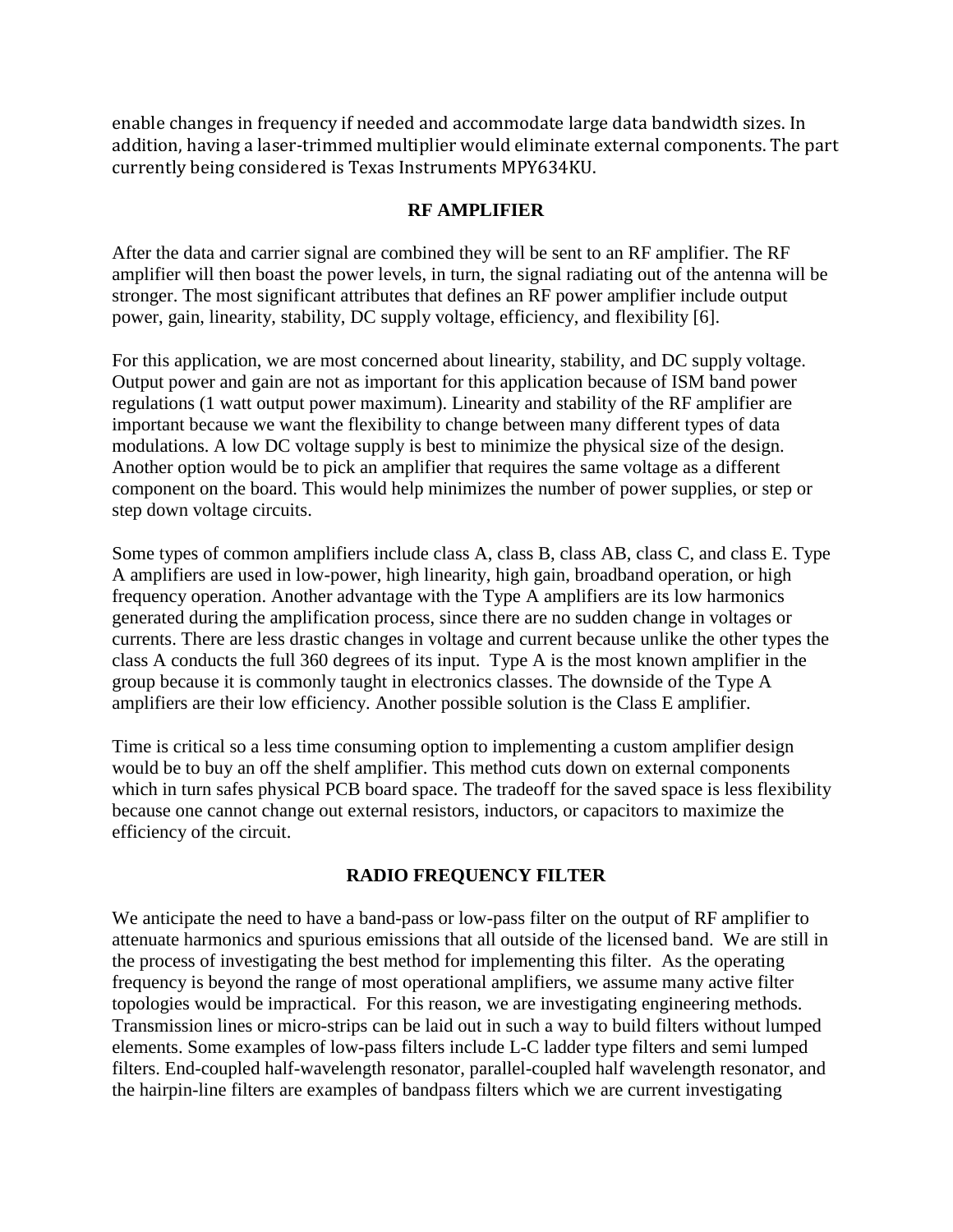#### **DATA SECTION**

This section is best described as a digital signal processing application. This section will be very similar to an arbitrary waveform generator. This will be required to perform the necessary MIMO coding and modulation wave shaping. The coding will be stored in the FPGA's memory and activated when needed.

To maximize our chances of success we will implement error detection and correction techniques, and interleaving techniques. Error detection and correction are techniques that enable reliable delivery of digital data over unreliable communication channels. This code will become very valuable when we test over large distance. Interleaving is a technique of spreading error caused by interference such as lighting strike over many bytes instead of a centralized group of wrong bytes. This can be thought of as writing rows of data to a matrix, then reading that matrix as columns.

#### **FPGA**

The FPGA will be receiving the data from the sensors and sending it to the DAC. For this project a FPGA with at least 24 I/O ports needed. This includes I/O ports to accommodate the digital to analog convertor and interface to frequency. Moreover, the FPGA needs to have enough memory to collect the data needed to communicate with the drone or quadcopter and store signal processing modulation coding techniques.

There are many options in the market that would satisfy the criteria for this project. However, as Missouri S&T had the software and development board for the XEM6010 from Opal Kelly Incorporated, therefore this model will be chosen. In addition to the availability and low cost associated with the part, experience had been gained using it and the accompanying software from labs taken at the university. Moreover, the XEM6010's high-speed USB 2.0 interface provides fast configuration downloads and PC-FPGA communication. Additionally, the FPGA features the Xilinx Spartan-6 FPGA, 1 Gb (64 Mx16-bit) DDR2 SDRAM, high-efficiency switching power supplies. Quartus II Software and an Alter DE2 board (development and educational) with Cyclone II will be used to program the FPGA. Quartus software includes Graphical User Interface (GUI), VDHL Design Files, HDL or VHDL design file, and AHDL languages.

### **DIGITAL TO ANALOG**

The DAC is the link between the FPGA and the multipliers and is responsible for providing an analog signal from the digital data given by the FPGA. The preforming function at this step of the process is a standard procedure and there are many components to choose from to complete it. The ideal component needed for this project will have at least a dual 10 bit voltage output with buffered reference inputs. Though a DAC with an internal state machine is an option, this project will use an external one. Additionally, to simplify this part of the project the DAC will have a single voltage supply and will be capable of repeatable startup conditions. A DAC with a fast enough sampling rate will need to be chosen to avoid aliasing. If one is to slow then the